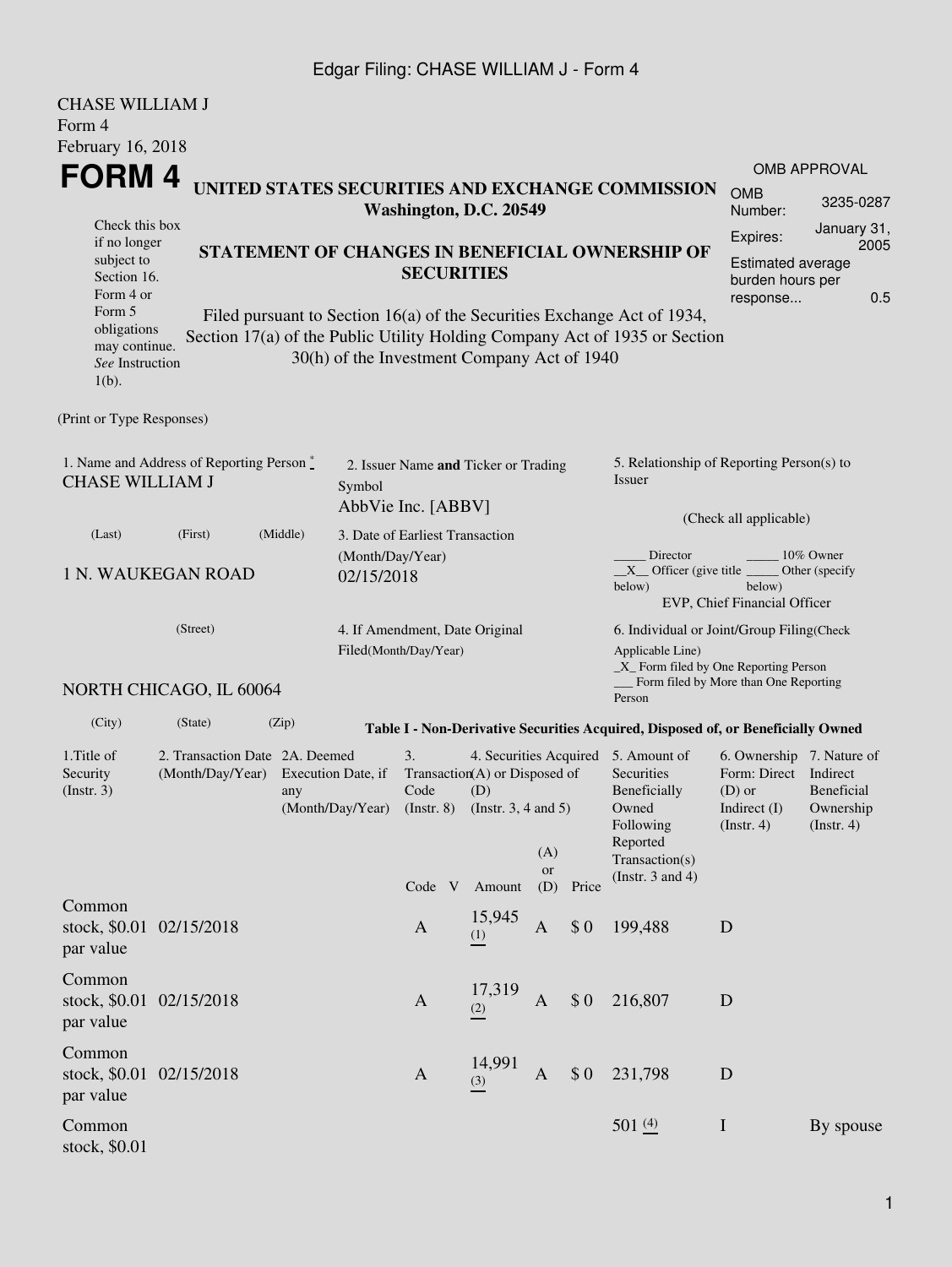### Edgar Filing: CHASE WILLIAM J - Form 4

#### par value

Reminder: Report on a separate line for each class of securities beneficially owned directly or indirectly.

**Persons who respond to the collection of information contained in this form are not required to respond unless the form displays a currently valid OMB control number.** SEC 1474 (9-02)

#### **Table II - Derivative Securities Acquired, Disposed of, or Beneficially Owned (***e.g.***, puts, calls, warrants, options, convertible securities)**

| 1. Title of                                 | 2.          | 3. Transaction Date 3A. Deemed |                    | 4.              | 5. Number of          |     | 6. Date Exercisable and |                    | 7. Title and Amount of       |                        |
|---------------------------------------------|-------------|--------------------------------|--------------------|-----------------|-----------------------|-----|-------------------------|--------------------|------------------------------|------------------------|
| Derivative                                  | Conversion  | (Month/Day/Year)               | Execution Date, if |                 | TransactionDerivative |     | <b>Expiration Date</b>  |                    | <b>Underlying Securities</b> |                        |
| Security                                    | or Exercise |                                | any                | Code            | Securities            |     | (Month/Day/Year)        |                    | (Instr. $3$ and $4$ )        |                        |
| (Insert. 3)                                 | Price of    |                                | (Month/Day/Year)   | $($ Instr. $8)$ | Acquired $(A)$        |     |                         |                    |                              |                        |
|                                             | Derivative  |                                |                    |                 | or Disposed of        |     |                         |                    |                              |                        |
|                                             | Security    |                                |                    |                 | (D)                   |     |                         |                    |                              |                        |
|                                             |             |                                |                    |                 | (Instr. $3, 4,$       |     |                         |                    |                              |                        |
|                                             |             |                                |                    |                 | and $5)$              |     |                         |                    |                              |                        |
|                                             |             |                                |                    |                 |                       |     | Date<br>Exercisable     | Expiration<br>Date | Title                        | Amount<br>or<br>Number |
|                                             |             |                                |                    | Code V          | (A)                   | (D) |                         |                    |                              | of Shares              |
|                                             |             |                                |                    |                 |                       |     |                         |                    |                              |                        |
| Option<br>(right to<br>buy) $\frac{(5)}{2}$ | \$114.36    | 02/15/2018                     |                    | A               | 45,840                |     | 02/15/2019              | 02/14/2028         | Common<br><b>Stock</b>       | 45,840                 |

## **Reporting Owners**

| <b>Reporting Owner Name / Address</b>                                   | <b>Relationships</b> |              |                              |       |  |  |  |  |  |  |
|-------------------------------------------------------------------------|----------------------|--------------|------------------------------|-------|--|--|--|--|--|--|
|                                                                         | Director             | $10\%$ Owner | Officer                      | Other |  |  |  |  |  |  |
| <b>CHASE WILLIAM J</b><br>1 N. WAUKEGAN ROAD<br>NORTH CHICAGO, IL 60064 |                      |              | EVP, Chief Financial Officer |       |  |  |  |  |  |  |
| <b>Signatures</b>                                                       |                      |              |                              |       |  |  |  |  |  |  |
| Steven L. Scrogham, attorney-in-fact for William J.<br>Chase            |                      |              | 02/16/2018                   |       |  |  |  |  |  |  |
| **Signature of Reporting Person                                         | Date                 |              |                              |       |  |  |  |  |  |  |

# **Explanation of Responses:**

If the form is filed by more than one reporting person, *see* Instruction  $4(b)(v)$ .

**\*\*** Intentional misstatements or omissions of facts constitute Federal Criminal Violations. *See* 18 U.S.C. 1001 and 15 U.S.C. 78ff(a).

Represents shares of AbbVie common stock issued under a performance-vested restricted stock unit award granted to the reporting person on February 18, 2016. The award is subject to performance-vesting restrictions based on a relative return on equity measure. The

**(1)** performance-vesting restrictions with respect to these shares were released on the date reported in Column 2 above upon certification of performance goal attainment by the Compensation Committee of AbbVie's Board of Directors. The shares will be issued to the reporting person on February 28, 2018.

**(2)**